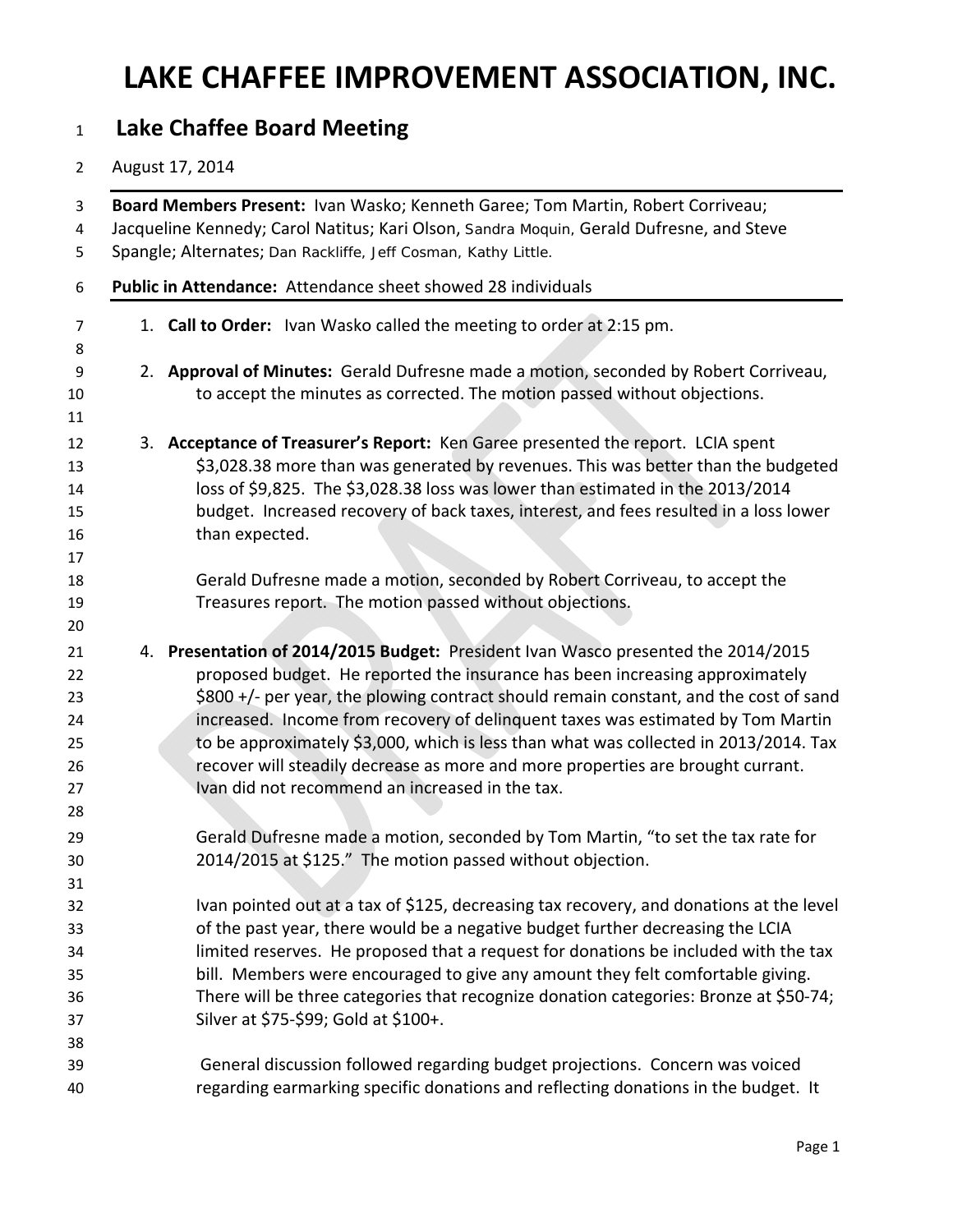| 41<br>42 |    | was pointed out donations can be given for any purpose. Very specific earmarked<br>donations (restricted donations) may not be in line with what LCIA is planning or |
|----------|----|----------------------------------------------------------------------------------------------------------------------------------------------------------------------|
| 43       |    | practical, and as a result may not be used for years. Specific donations do not                                                                                      |
| 44       |    | require LCIA to take action.                                                                                                                                         |
| 45       |    |                                                                                                                                                                      |
| 46       |    | Kari Olson made a motion, seconded by Starr Potts, "that the budget reflect                                                                                          |
| 47       |    | unrestricted donations under income and restricted donations be shown as a                                                                                           |
| 48       |    | separate line item." General discussion followed. A vote based on a showing of                                                                                       |
| 49       |    | hands indicated 13 in favor and 4 opposed. The motion was approved.                                                                                                  |
| 50       |    |                                                                                                                                                                      |
| 51       |    | 5. Approval of the Proposed Budget: Gerald Dufresne made a motion, seconded by Tom                                                                                   |
| 52<br>53 |    | Martin, "to accept the proposed budget." The motion passed without objection.                                                                                        |
| 54       |    | 6. Remarks by the President: Ivan Wasko reported there had been an increase in                                                                                       |
| 55       |    | community involvement and that he would like to see the Hall used more. Input                                                                                        |
| 56       |    | from Association members will be sought.                                                                                                                             |
| 57       |    |                                                                                                                                                                      |
| 58       |    | Gerald Dufresne thanked Ivan Wasko for all his hard work in setting up and cooking                                                                                   |
| 59       |    | for the pre-meeting BBQ.                                                                                                                                             |
| 60       |    |                                                                                                                                                                      |
| 61       |    | <b>Correspondence:</b> Tom Martin reported he heard from Atty. Cohan regarding                                                                                       |
| 62       |    | delinquent taxes. Atty. Cohan has not received responses from letters sent out                                                                                       |
| 63       |    | regarding the delinquent taxes. Tom Martin reported he did not want to take action                                                                                   |
| 64       |    | against people without giving them every chance. He has been personally calling on                                                                                   |
| 65       |    | people about their delinquencies. He also estimated we could recover                                                                                                 |
| 66       |    | approximately \$3,000 this year.                                                                                                                                     |
| 67       |    |                                                                                                                                                                      |
| 68       |    | Bob Corriveau thanked Tom Martin for all his hard work over the past year in                                                                                         |
| 69       |    | collecting delinquencies for LCIA.                                                                                                                                   |
| 70       |    |                                                                                                                                                                      |
| 71       |    | Tom Martin made a motion, seconded by Kari Olson, "to move the Lowering of the                                                                                       |
| 72       |    | Lake agenda item to before the Chairman's Reports." The motion passed without                                                                                        |
| 73       |    | objection.                                                                                                                                                           |
| 74       |    |                                                                                                                                                                      |
| 75       | 7. | Lowering the Lake: Ivan Wasko reported there is no evidence lowering the lake is either                                                                              |
| 76       |    | good or bad for the lake but it does allow lake front owners to work on caring for                                                                                   |
| 77       |    | their lake frontage.                                                                                                                                                 |
| 78       |    |                                                                                                                                                                      |
| 79       |    | Tom Martin made a motion, seconded by Bob Corriveau, "to lower the lake after                                                                                        |
| 80       |    | Columbus Day weekend." A vote, by a show of hands, indicated 3 in favor and 13                                                                                       |
| 81       |    | opposed. The motion failed.                                                                                                                                          |
| 82       |    |                                                                                                                                                                      |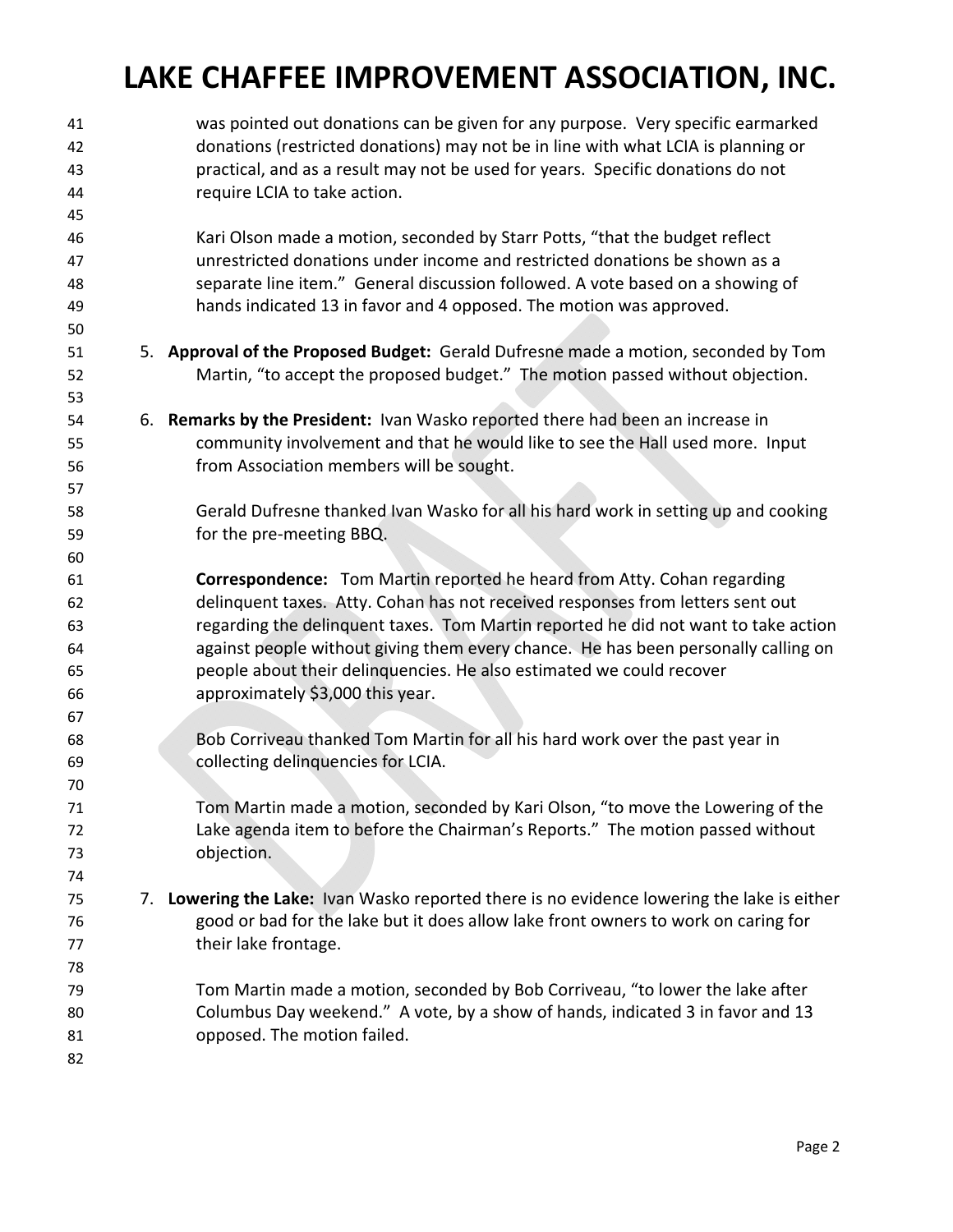Kari Olson made a motion, seconded by Carol Natitus, "to lower the lake starting on **budge of after September 24<sup>th."</sup> A vote, by a show of hands, indicated 12 in favor and 2**  opposed. The motion passed. A discussion determining the level the lake should be lowered followed. Last year it was lowered 54 inches below the top of the dam. Bob Corriveau made a motion, seconded by Kari Olson, "to lower the dam 48 inches." A vote, by a show of hands, indicated 16 in favor, 3 opposed, and 1 abstention. The motion passed. 8. **Chairman's report:** Dam Chair: Kari Olson reported the owner of the property abutting the Dam did not object to the removal of the tree that is growing near the Dam. Environmental Chairman: Ralph Sherman stated the lake test results were very good indicating levels well below what is considered acceptable by the State. The lake is exceptionally clean. A general discussion regarding dredging the lake followed. Gaye Leede stated before dredging could be seriously discussed land must be found where dredging material can be disposed. It was suggested the website be used to attempt to find this land. Ron Holmes stated he had land that could be used if there were no environmental issues. Constable: Not in attendance at this time. Ivan Wasko reported in his absence. He reported there were several break‐ins recently. The package store was vandalized, tires were slashed at a house on Union Drive, and a house had been broken into on Lakeview Drive. All incidences occurred on the same night. Association Members were encouraged to lock their houses and cars. Beach Chair: Sandra Moquin provided a written report, read by Ivan Wasko, which is attached. Road Chair: Ivan Wasko reported the work to Union Drive has been finished at a cost of \$2,900. 57. The work was done by Doug Hartman. Ivan has someone interested in doing community service. Gerald Dufresne will check into the possibility of obtaining extra chippings from the Town of Ashford. Hall Chairman: Ivan Wasko reported the A/C had been repaired. It had frozen up from lack of use. The cost of parts: \$19.10. Labor for the A/C and prior repair of the 124 heating system: \$125.00.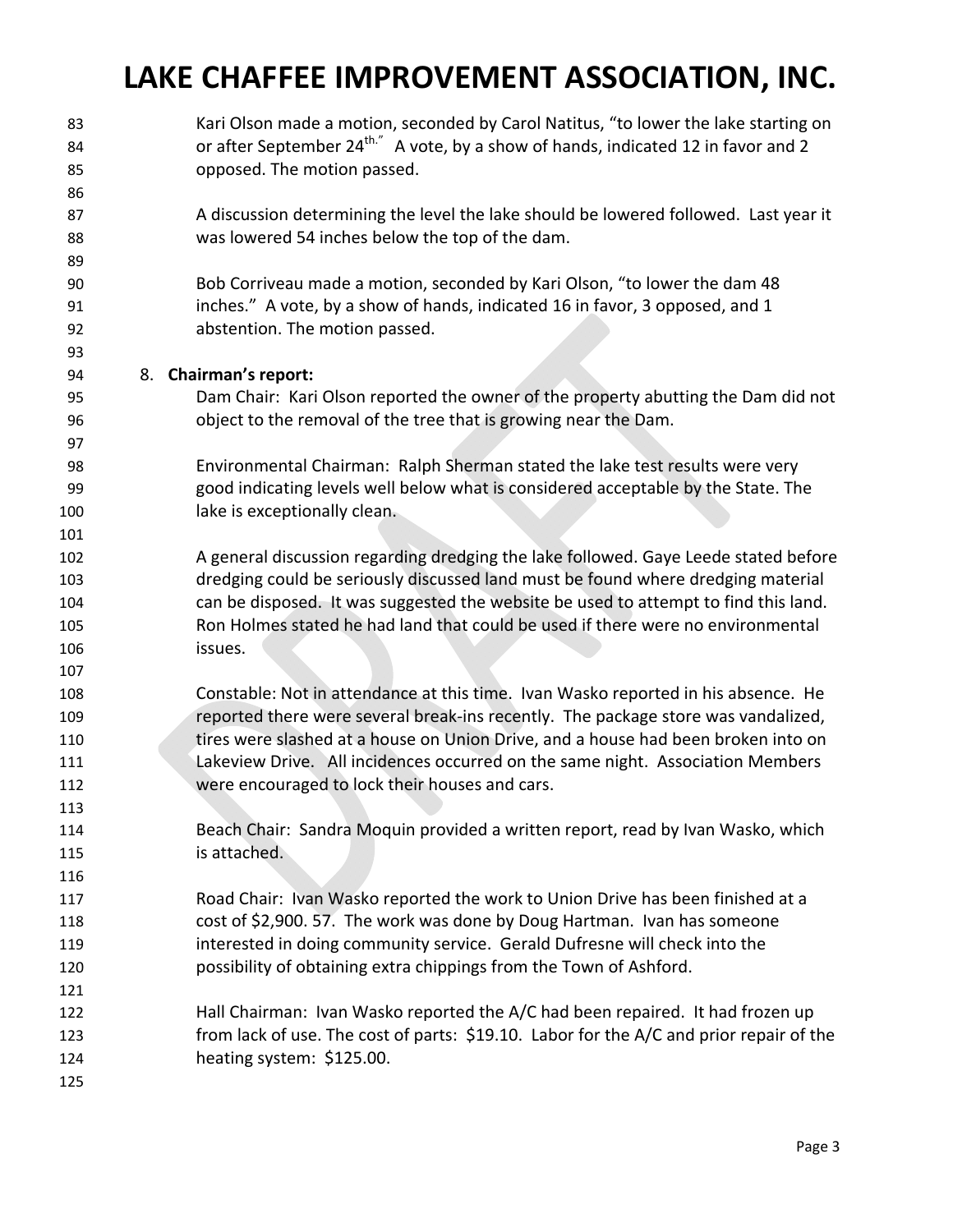9. **Old Business:** Ken Garee stated the fiscal year has ended and the books should be audited. LCIA cannot afford to hire an outside accounting firm. An Audit Committee needs to be established which would not include Board Members. Susan Corriveau, Kaye Leede, and Linda Parent volunteered. A tentative time of 6:30 pm on Wednesday, September 17, was indicated. Replacement signs for the two islands, boat launches, Main Beach, and Mothers Beach will be installed. It was noted previous signs on Mothers Beach had been removed by an unknown party. It was also noted a number of personal items are regularly left on Mothers Beach resulting in a liability issue for LCIA. Letters have been sent and a date set for the removal of personal items on this beach. There is no Chairman for Mothers Beach. Sandra Moquin indicated she would consider becoming chairman. Ralph Sherman reported the Town of Ashford has not yet approved new Zoning Regulations. The proposed regulations include a section allowing Wind Towers. He hopes the public will have some input on these regulations. A major concern is the effect of what is known as Infra Sound. This is thought to be a high frequency sound wave that cannot be heard by the human ear, but reported to have an adverse impact on how people feel. At this time there is no solid evidence that it exists. However, it is the basis of several law suits against existing wind towers. The next meeting will be September 8, 2014, at 7:00 pm. 10. **New Business:** There was no new business. 152 11. Adjournment: Susan Corriveau made a motion, seconded by Bob Corriveau, "to adjourn the meeting." The motion passed without objection. The meeting was adjourned at 4:38 pm.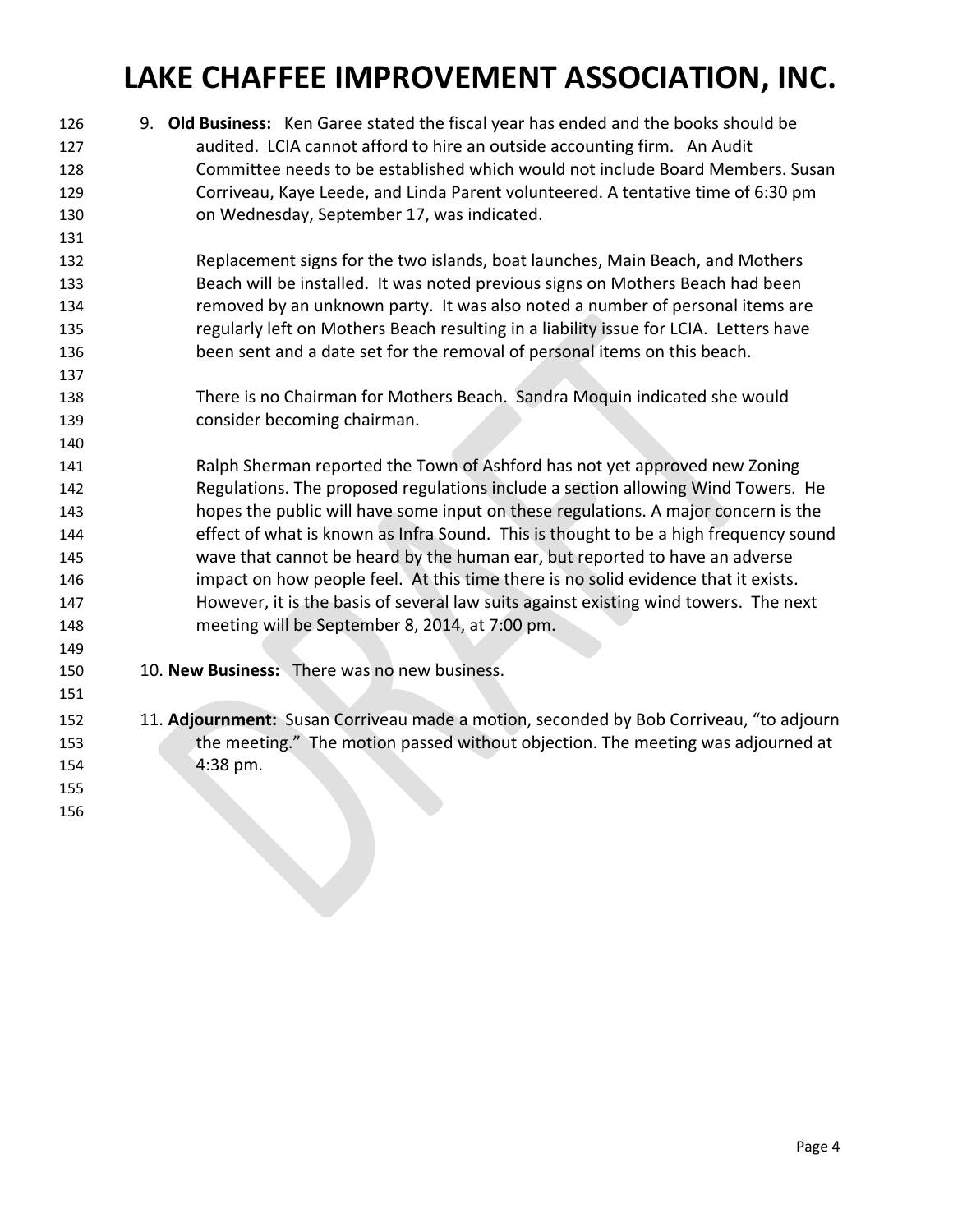$8/17/2014$ Beach Report 1- No Buoys this year due to<br>the thorrible condition of the plastic buoys 2- New Broys should be purchased next (grotes underway)<br>year + the beach Chair Person who here to run a fund raiser for the main beach. 3- The Beach Chair Person will ednsider maintaining mother's beach upon 41- The dock needs a ladder and would<br>lyke to <sup>hav</sup>ourchased a used pool ladder.<br>The old ladder is slupping + hard<br>to install \* Presently in torage.<br>hence that is why to internal ll. hence that is why it is in shallow 5- Continuese fishing drinking + leaving<br>debris on the beach-does been<br>diffrired diaper differently there has appeared to be a<br>4 Hansius have been done volunteerly + 4 mouter<br>done paid for by myself at #10/lack. 9- Volunteers always oppreciated for raking the Repect

Page 5